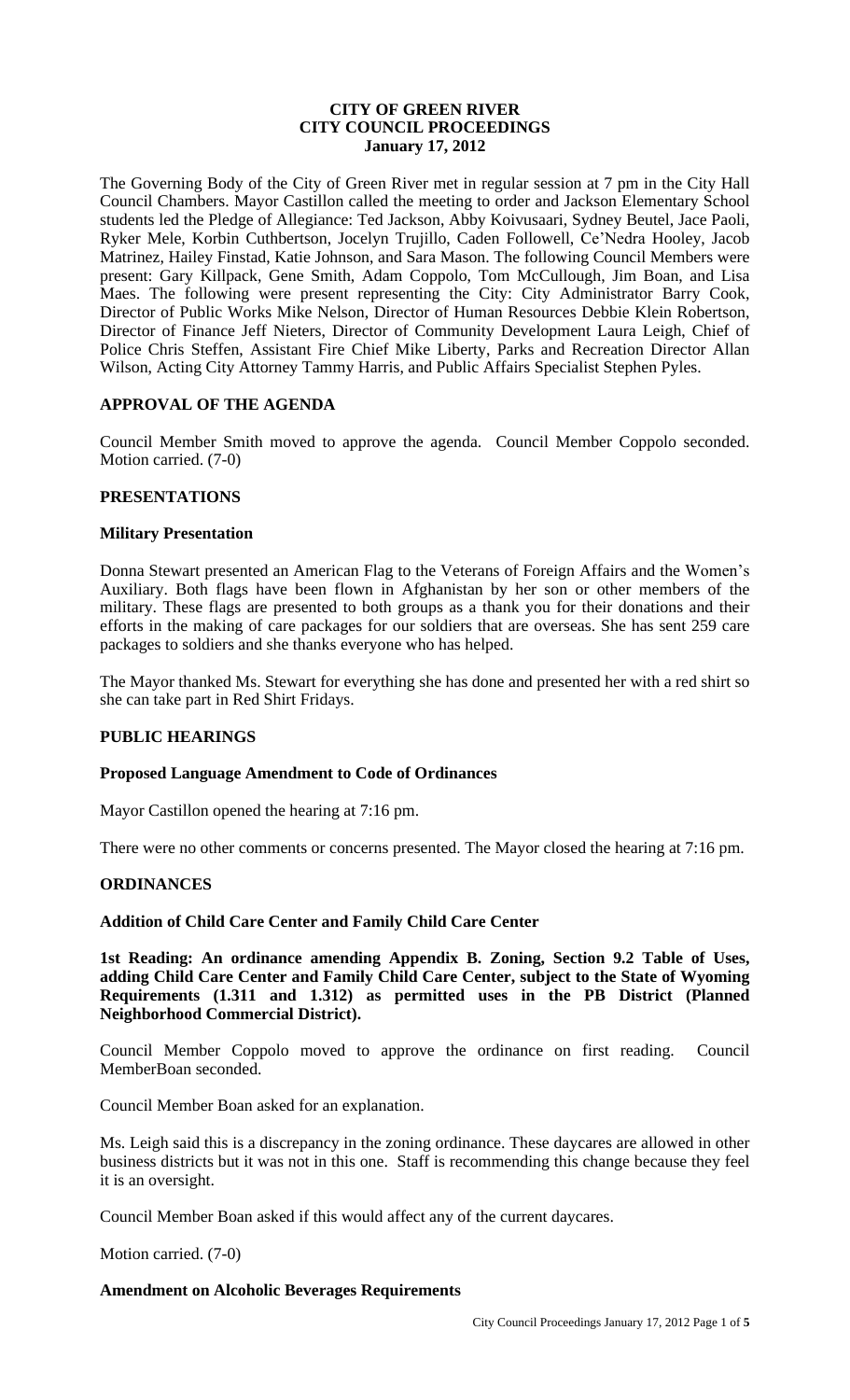# **1st Reading: An ordinance amending the Green River Code of Ordinances, City of Green River, State of Wyoming, Chapter 4: Alcoholic Beverages, Section 4-35 (e).**

Council Member Maes moved to approve the ordinance on first reading. Council Member McCullough seconded.

Mr. Cook said under the restaurant section there is a subsection that says to list the employees and their duties and this is not required any longer.

Motion carried. (7-0)

### **Ownership, Operation, and Maintenance Obligations of Sewer Service Lines**

Council Member Killpack moved to approve the ordinance on first reading. Council Member Smith seconded.

Mr. Cook said within the utility section there is a definition of the property owner's responsibility for water service from the property line to the curb stop. The sewer service the property owner is responsible from the house to the main. That has been the practice but has never been defined in the code.

Council Member Smith asked if the insurance program information will be available in February.

Mr. Cook said they will try to get the information out in February but the signups will be in March.

Council Member Boan said he thinks the city should do everything they can to inform the citizens of this program. This is a good program and it is affordable.

Motion carried. (7-0)

#### **RESOLUTIONS**

#### **Grant Request for the New Police Department Building**

**R12-04: A resolution authorizing submission of a Federal Mineral Royalty Capital Construction Account grant application to the State Loan Investment Board on behalf of the governing body for the City of Green River, for the purpose of constructing a new police department building in the amount of \$3,750,000.** 

Council Member Boan moved to approve the resolution. Council Member Maes seconded.

Council Member Boan asked if this would complete the building.

Grant Writer Lisa Muller said yes.

Council Member Coppolo said the original numbers they received are very different.

Mr. Cook said this is a number they have received from the architect. It is an architectural estimate for the project it could change.

Council Member Smith said the city's match to the grant includes the Green River portion of \$250,000 from the purchase of the property and it includes  $$1,625,000$  of the 6<sup>th</sup> Penny money. What happens if the  $6<sup>th</sup>$  penny money is not approved?

Mr. Cook said he contacted State Land and Investment Board to confirm there will be a March grant meeting. He was told there is no meeting in March. The next grant meeting is in June and applications are due on February 16, 2012. He talked to staff at the State Land and Investment Board and they said after this Thursday, Jan. 19, 2012 they will only have \$1.5 million left to give out. SLIB recommended submitting a grant request for the June meeting and that way the board can understand the request and consider it. He asked if the city could use the consensus money they will receive in August as part of the match money. State Land and Investment Board staff said they would recommend against that because the city does not have the right to commit funds until the board approves the fund agreements. He informed the State Land and Investment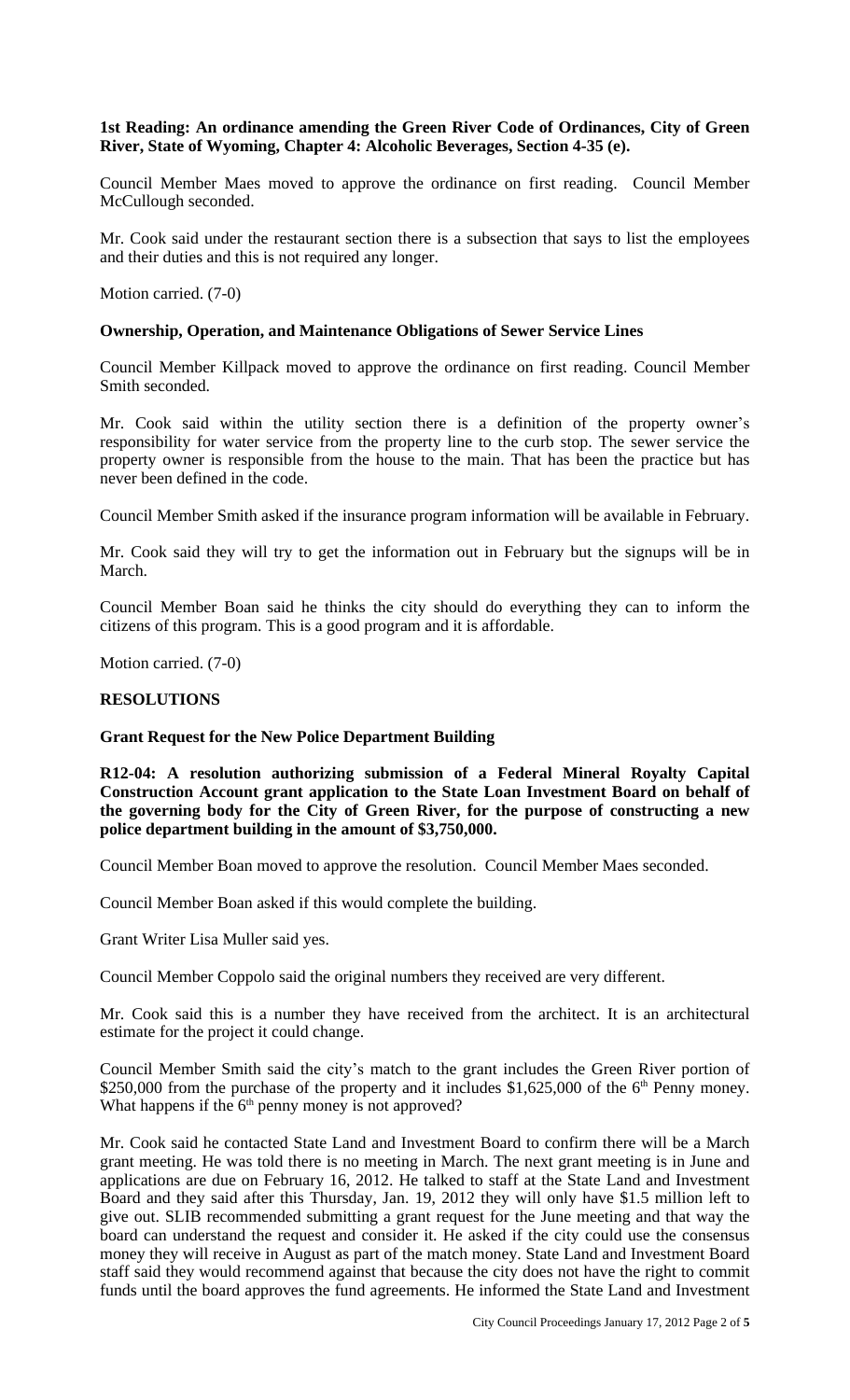Board that the city is planning to pay their match from 6th penny money, if approved. Their staff suggested the city ask for a conditional approval, which would let the State Land and Investment Board know that this is conditional upon the approval of the 6<sup>th</sup> penny money on the ballot.

Council Member Smith asked if the  $6<sup>th</sup>$  Penny money is not approved then there will be no opportunity to get the money from somewhere else to match the grant. Since the grant application is conditional, it would just go away.

Mr. Cook said that is the way the grant application would be submitted so that would be correct.

The Mayor asked if it does not pass then, can the city go back to the State Land and Investment Board and reapply.

Mr. Cook said yes. You would have to show where you will get the money from that would match the grant.

Motion carried. (7-0)

### **Homeland Security Grant**

**R12-05: A resolution for the governing body of the City of Green River, Wyoming, to increase in the Capital Projects Fund for a Homeland Security Grant for the Police Department in the amount of \$23,232.36.**

Council Member Smith moved to approve the resolution. Council Member McCullough seconded. Motion carried. (7-0)

# **COUNCIL ACTION ITEMS**

#### **Lease Agreement for the new Fire Truck**

Council Member McCullough moved to approve the Capital Lease with Cal First National Bank for three years for the Fire Department pumper in the amount of \$397,373. Council MemberKillpack seconded.

Mr. Nieters said the city purchased one fire truck for \$544,844.50. For the seconded truck the city paid \$147,471.50 of the \$544,844.50 so that leaves a balance of \$397,373 that needs to be financed. This will be a three year lease with payments of \$138,398.84.

Council Member Smith asked when the first lease payment is due.

Mr. Nieters said August of 2012.

Motion carried. (7-0)

#### **Change Order #3 on the FMC Road Spur Project**

Council Member Killpack moved to approve the Final Adjusting Change Order #3 with Reiman Corp. for Project completion of the FMC Road Spur Project. Council Member Smith seconded.

Mr. Cook said this is the final change order on this project. Reiman Corp. met with the engineer, Inberg Miller and city staff to discuss the completion of the project. It was agreed that the contract would be extended by 40 days due to the rock that they had encountered on the site. There were liquidated damages assessed for 49 days at \$900 per day which equaled \$44,122.20. The original contract totaled \$1,396,658.55, change orders 1 and 2 totaled \$60,616.47, over runs \$69,731.50, and under runs at \$25,609.30 with a net of \$44,122.20. So the difference would be \$22.20 so it would be essentially a wash.

Council Member Maes asked how much was budgeted for this project.

Mr. Cook said he is not sure.

Council Member Coppolo said the over run on the project is \$105,000.

Motion carried. (7-0)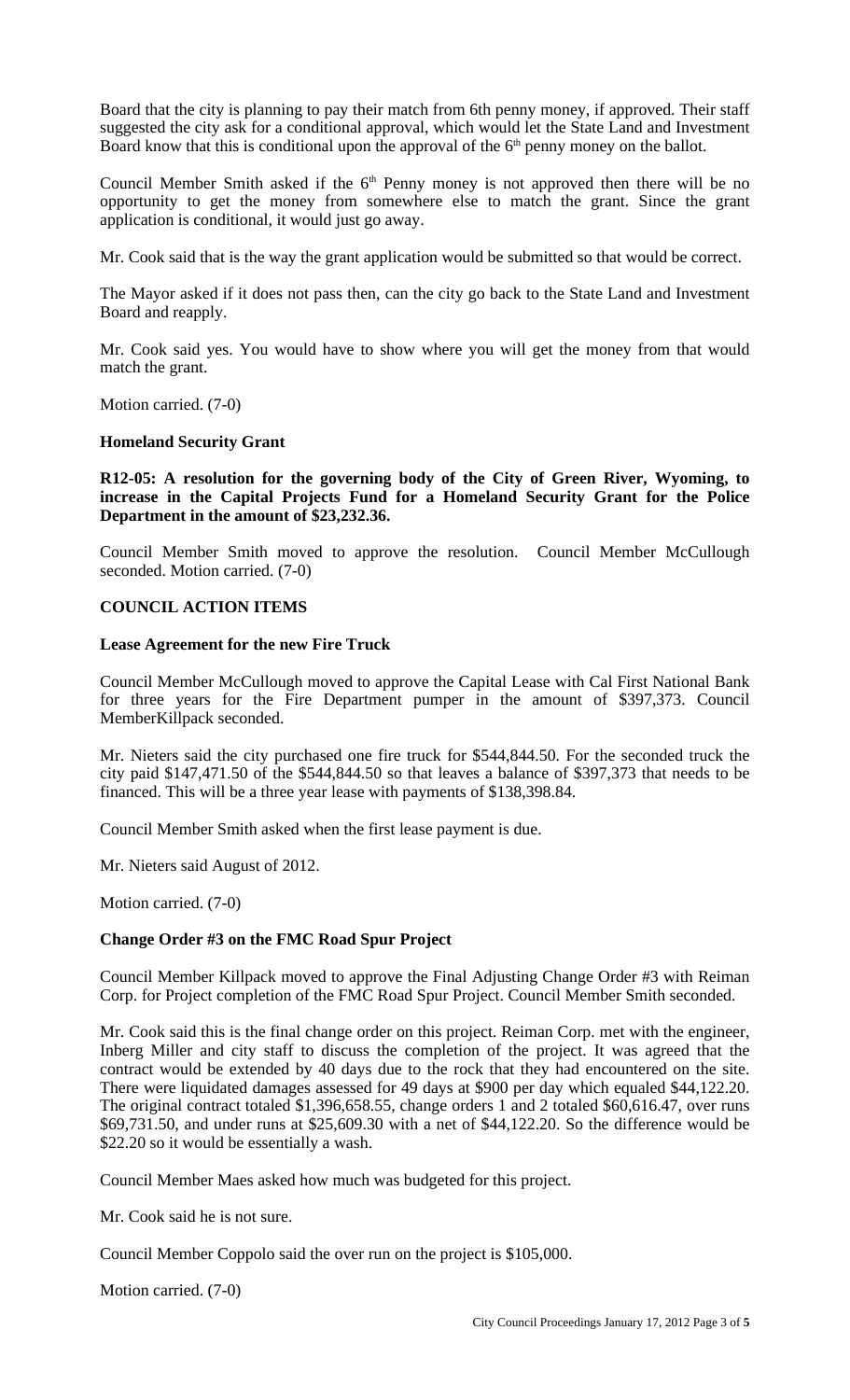### **Transfer to a WyoStar Savings Account**

Council Member Smith moved to transfer \$6,000,000 from the US Bank Checking Account to the State OF Wyoming WyoStar Saving account. Council Member Maes seconded. Motion carried. (7-0)

# **CONSENT AGENDA**

Council Member Killpack moved to approve the following consent agenda items. Council Member Coppolo seconded. Motion carried. (7-0)

- Catering Permit to China Garden to sell alcoholic beverages for the Green River Ducks Unlimited Banquet and Auction on Saturday, February 4, 2012, from 4 pm to 11 pm, at the Island Pavilion.
- Updated agreement with Pinkerton Consulting and Investigation and authorize the Mayor to sign the agreement.
- Minutes for: January 3, 2012 Council
- Financial Reports and Payment of Bills: Prepaid Invoices =  $$142,924.66$ <br>
Pre-authorization Payments =  $$755,000.00$ <br>
Outstanding Invoices =  $$252,935.45$ <br>
Payroll Expenditures =  $$372,414.14$ Pre-authorization Payments =  $$755,000.00$

# **CITY ADMINISTRATOR'S REPORT**

Mr. Cook said there will be quite a few meetings this week:

- CDC Building Meeting at 9 am to 12 am, at City Hall
- Wyoming Association of Municipalities webinar on Thursday, January 19, 2012, at 10 am to 11 am, in the multi-use room
- URA Retreat on Saturday, January 21, 2012, from 8 am to 4 pm, at the Hampton Inn.
- Transmission Line to the west discussion on tentatively scheduled for the week before January 20, 2012
- 6<sup>th</sup> Penny Money meeting has been moved to February 13, 2012, at 1 pm
- Comp Plan Meeting January 18, 2012, at 7 pm

# **CITY ATTORNEY'S REPORT**

Ms. Harris had nothing to report.

# **MAYOR AND COUNCIL REPORTS**

Council Member Killpack invited all of the council to attend the URA retreat on Saturday from 9:00 am to 3:00 pm.

Council Member Boan requested a new microphone that can be adjusted for the podium so the voices can come through better.

Council Member Maes said she is on the Great Divide Committee and they will be meeting on January 19, 2012, at 4:30 pm, in Rock Springs Council Chambers.

Council Member Coppolo said there is an Airport Board Meeting On Wednesday, January 18, 2012, at 1:00 pm.

Council Member McCullough has nothing to report.

Council Member Smith said there is a Steering Committee meeting on Wednesday, January 18, 2012 at 7:00 pm. He said Mr. Wilson has most of the rodeo upgrades completed and the rest are on schedule. He is doing an excellent job.

The Mayor said he has done an excellent job. There is the road and the arena that needs to be completed.

He said he will be meeting with the County Commissioners to discuss the health board on Monday, January 23, 2012, at 1:00 pm, in Rock Springs. He said the Council/Staff Retreat is scheduled for Saturday, January 28, 2012, at 7:30 am to 11:00 am.